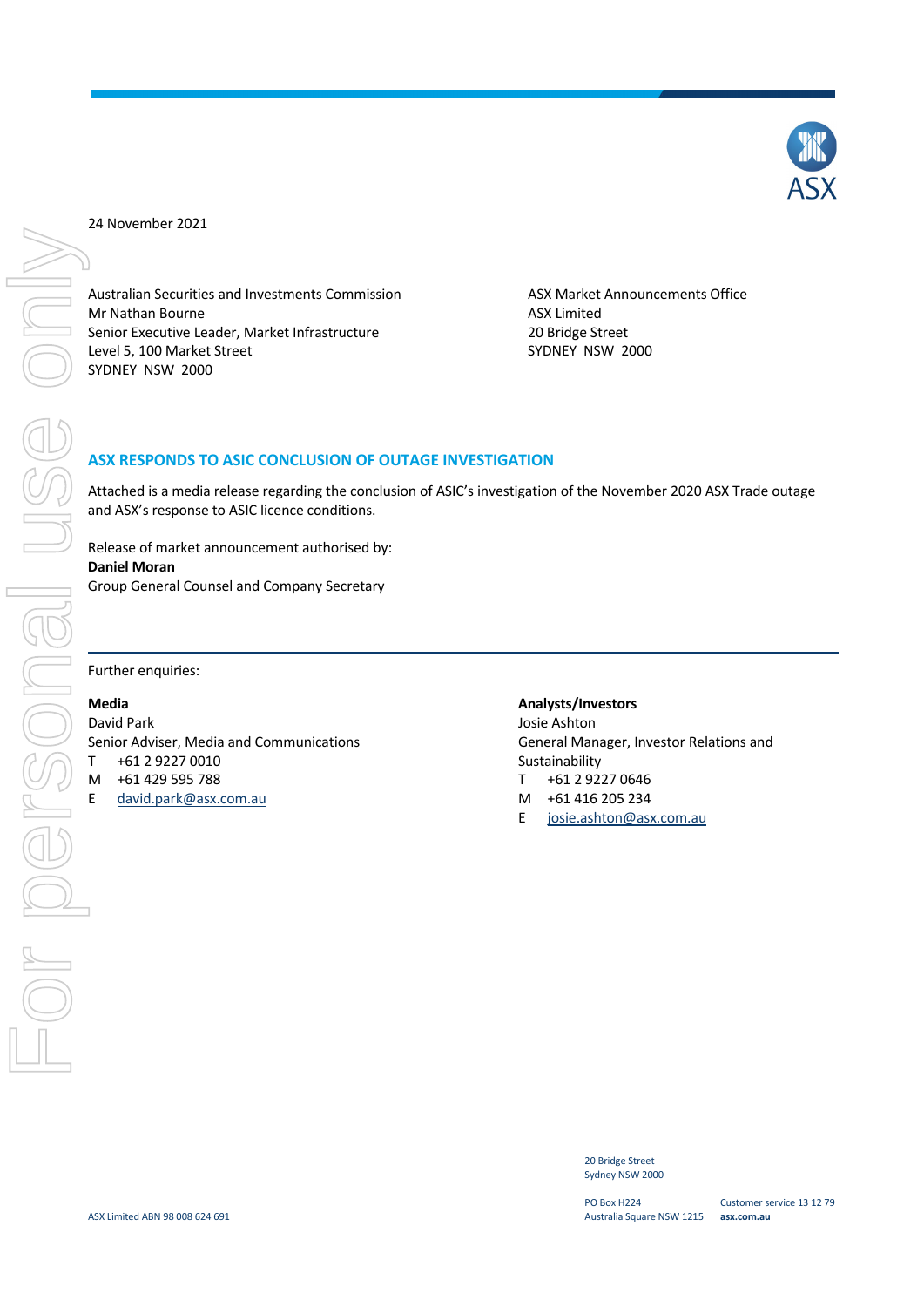

# Media Release

24 November 2021

# For align with ASX's program<br>
The Australian Securities and Investigation into the ASX equity<br>
On 23 August 2021, ASX agreed to use<br>
only on 23 August 2021, ASX agreed to use<br>
implementation of these recomments<br>
These new

# ASIC investigation of ASX market outage concluded; licence conditions align with ASX's program of improvement

The Australian Securities and Investments Commission (ASIC) has today announced the conclusion of its investigation into the ASX equity market outage in November 2020.

On 23 August 2021, ASX agreed to address the recommendations of the independent expert report into the outage. This work has begun and is expected to be completed over the next 12 to 18 months. Until the implementation of these recommendations and the completion of the CHESS replacement project, additional conditions will be applied to ASX's market and its clearing and settlement licences.

These new conditions relate to actions ASX is taking to strengthen its project governance and execution practices. In summary they involve:

- addressing the independent expert recommendations following the market outage and appointing an independent expert to assess the remediation
- appointing an independent expert to assess ASX's assurance program for the implementation of the CHESS replacement program
- while the program is ongoing, requiring attestations from senior executives and the Board about technology project readiness.

The conditions will cease once ASX's work is complete and independent assurance reports have been provided to ASIC.

ASX also acknowledges the release today by ASIC of its expectations for industry in responding to a market outage. This report outlines a number of expectations for market operators and participants to support the resilience of the Australian equity market. ASX is considering the report closely and will engage with ASIC and market users on our response to these expectations.

**Dominic Stevens, ASX Managing Director and Chief Executive Officer**, said: "ASX plays a critical role in Australia's financial markets and confidence in our operations is vital. We share the determination of our regulators to continue to strengthen market resilience. The new licence conditions are practical and are aligned with the action ASX is taking to improve the way we operate our business.

"Work to fulfil the new conditions is well underway. We are addressing each of the recommendations made in the report into the market outage and will appoint an independent expert to review our actions to meet the recommendations. Where relevant, we are applying lessons from the outage to CHESS replacement and are strengthening the project by appointing an independent expert to assess the assurance program.

"We are pleased that ASIC'sinvestigation into the market outage is closed and that no breach of ASX'slicence conditions wasfound. However, we will continue to invest to strengthen the quality of our infrastructure and reduce operational risk."